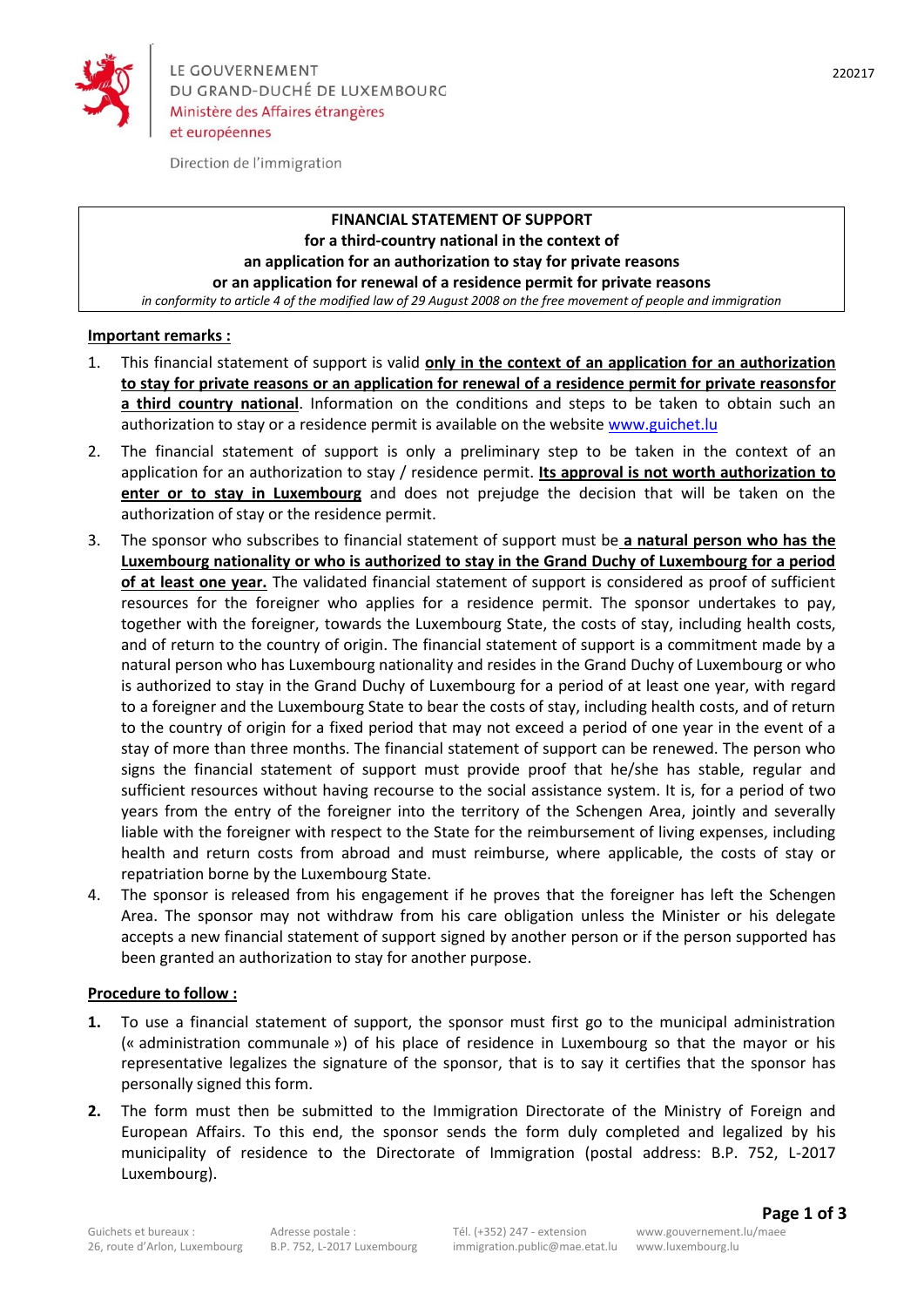- **3.** Upon approval of the financial statement of support, a copy is given to the guarantor with the indication of the favorable opinion. The foreigner for whom the commitment is made must use it within six months from the date of approval.
- **4.** The approved financial statement of support must be enclosed to an application for an authorization to stay an application for an authorization to stay for private reasons or an application for renewal of a residence permit for private reasons.

| $\mathbf{1}$     | Surname                                   |         |                      |
|------------------|-------------------------------------------|---------|----------------------|
| $\overline{2}$   | Given names                               |         |                      |
| $\overline{3}$   | Date of birth                             |         | (day / month / year) |
| 4                | Nationality                               |         |                      |
| 5                | Gender                                    | Male    | Female               |
| $\boldsymbol{6}$ | N° travel document or residence<br>permit |         |                      |
| $\overline{7}$   | Telephone number                          |         |                      |
| 8                | E-mail address                            |         |                      |
| 9                | Address in Luxembourg                     | Street: | House<br>number:     |
|                  |                                           | City:   | Postal code:         |

#### **I, the undersigned :**

## **herewith undertake towards the Luxembourg state to bear the living costs (including medical costs) and return costs for :**

| 11 | Surname                                             |                         |  |
|----|-----------------------------------------------------|-------------------------|--|
| 12 | Given names                                         |                         |  |
| 13 | Date of birth                                       | (day / month / year)    |  |
| 14 | Place and country of birth                          |                         |  |
| 15 | Profession                                          |                         |  |
| 16 | Nationality                                         |                         |  |
| 17 | Gender                                              | Male<br>Female          |  |
| 18 | N° passport                                         |                         |  |
| 19 | Address in the country of origin<br>/ in Luxembourg | N° house and street:    |  |
|    |                                                     | Postal code:<br>City:   |  |
|    |                                                     | Country:                |  |
| 20 | Duration of stay                                    | Months (maximum 1 year) |  |
| 21 | Relationship to the sponsor                         |                         |  |